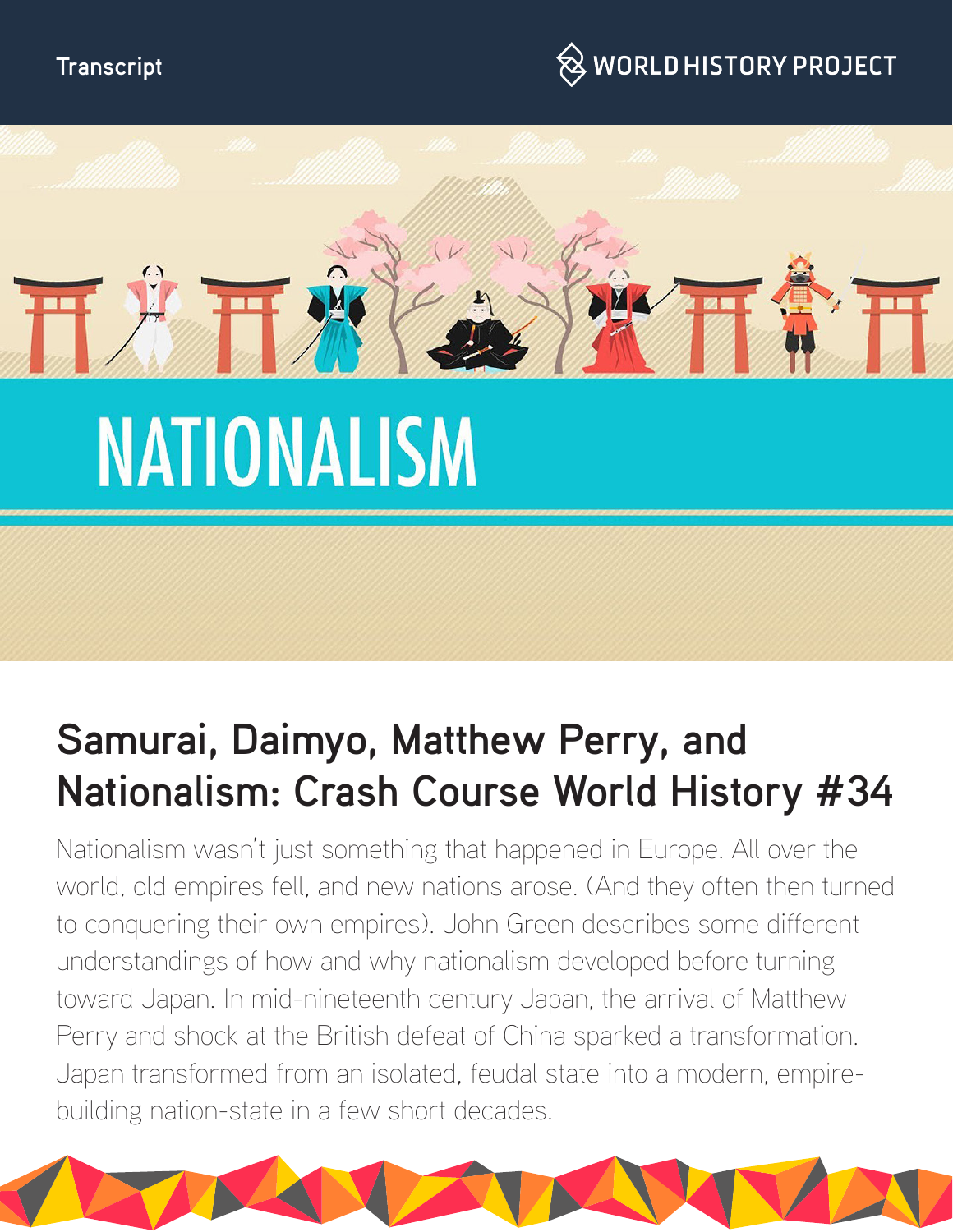

# **00:01**

*John Green surrounded by globes; he "blasts" the out-of-date globes out of the way*

*CCWH theme music plays*

# **00:49**

*Portraits of Bismarck, Mazzini, Garibaldi, Kemal*

> *"This guy" – Abraham Lincoln*

*Portrait of a war against the Ottomans; photo of the Indian National Congress*

> *"these guys" – famous Dictators*

# **01:51**

*John Green as his younger self* Hi, I'm John Green, this is Crash Course World History, and today we're going to talk about nationalism, the most important global phenomenon of the 19th century and also the phenomenon responsible for one of the most commentedupon aspects of Crash Course, my globes being out of date. USSR not a country! (explosion sound effect) Rhodesia? (explosion sound effect) South Vietnam? (explosion sound effect) Sudan with no South Sudan? (explosion sound effect) Yugoslavia? (explosion sound effect) Okay, no more inaccuracies with the globes. (groans)The little globes! This one doesn't know about Slovakia. This one has East frackin' Pakistan. And this one identifies Lithuania as part of Asia. Okay, no more globe inaccuracies. Actually, bring back my globes—I feel naked without them.

So if you're into European history, you're probably somewhat familiar with nationalism and the names and countries associated with it. Bismarck in Germany, Mazzini and Garibaldi in Italy, and Mustafa Kemal, aka Atat¸rk, in Turkey. But nationalism was a global phenomenon, and it included a lot of people you may not associate with it, like Muhammad Ali in Egypt and also this guy.

Nationalism was seen in the British dominions as Canada, Australia, and New Zealand became federated states between 1860 and 1901. I would say "independent states" instead of federated states, but you guys still have a queen! It was also seen in the Balkans, where Greece gained its independence in 1832, and Christian principalities fought a war against the Ottomans in 1878; in India, where a political party, the Indian National Congress, was founded in 1885; and even in China, where nationalism ran up against a dynastic system that had lasted more than 2,000 years. And then, of course, there are these guys, who, in many ways, represent the worst of nationalism, the nationalism that tries to deny or eliminate difference in the efforts to create a homogeneous, mythologized, unitary polity. We'll get to them later, but it's helpful to bring them up now just so we don't get too excited about nationalism.

Okay, so before we launch into the history, let's define the modern nation-state. Definitions are slippery, but for our purposes, a nation-state involves a centralized government that can claim and exercise authority over a distinctive territory that's the state part. It also involves a certain degree of linguistic and cultural homogeneity—that's the nation part.

Mr. Green, Mr. Green! By that definition, China was a nation-state by, like, probably the Han dynasty.

Dude, Me from the Past, you're getting smart. Yeah, it could be, and some historians argue that it was. Nationhood is really hard to define. Like in James Joyce's "Ulysses," the character Bloom famously says that a nation is "the same people living in the same place," but then he remembers the Irish and Jewish diasporas and adds, "or also living in different places." But let's ignore diasporas for the moment and focus on territorially bounded groups with a common heritage. Same people, same place.

2

**02:36** So how do you become a nation? Well, some argue it's an organic process involving culturally similar people wanting to formalize their connections. Others argue that nationalism is constructed by governments, building a sense of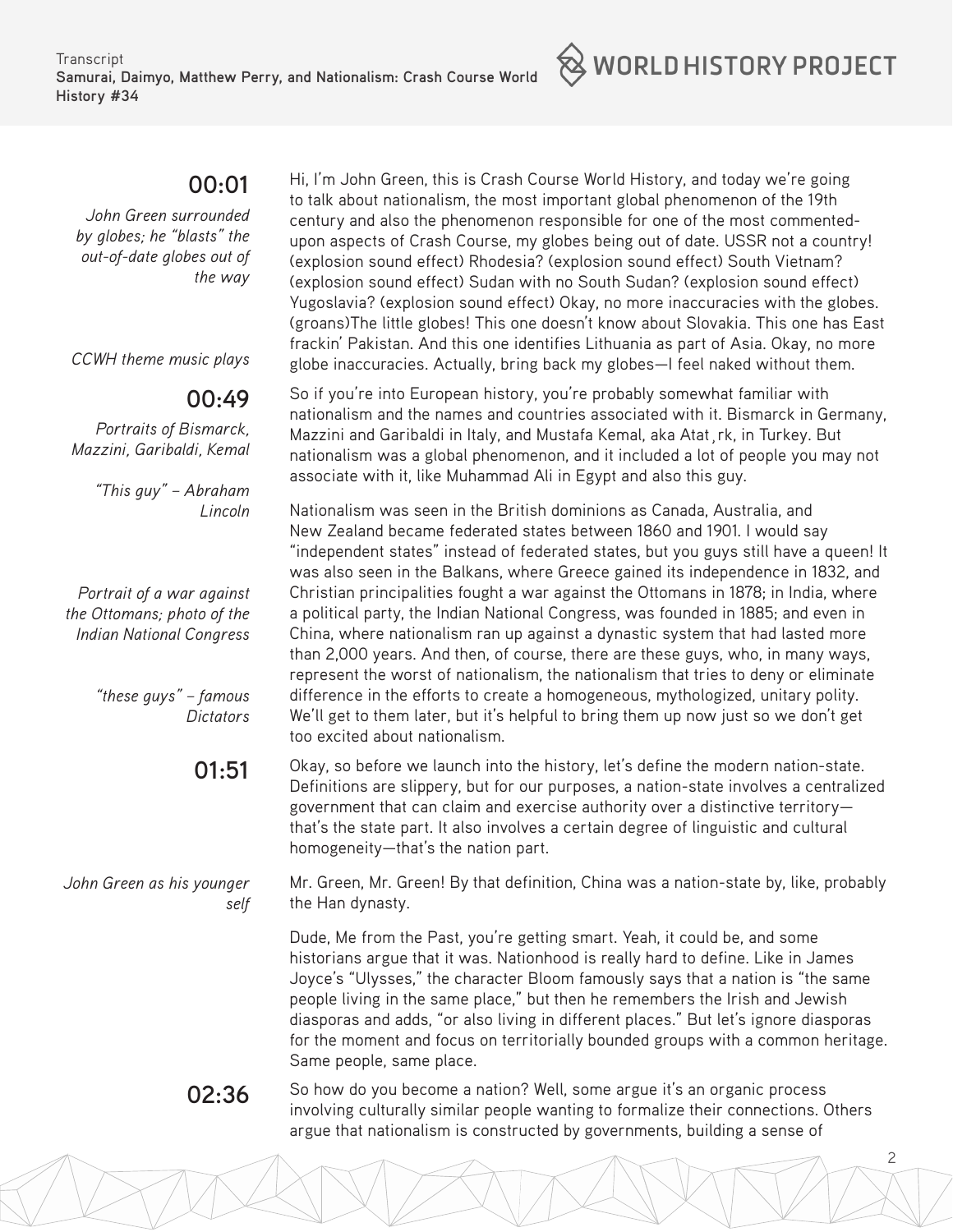**Transcript Samurai, Daimyo, Matthew Perry, and Nationalism: Crash Course World History #34**



# **03:29**

*Photographs of men in the army; several people surround a float that boasts a flag: "God save Ireland" Montage of artworks depicting the many revolutions*

# **04:12**

*Map of the Turkish Empire; several artworks show armies of Serbia, Romania, and Bulgaria*

*Portrait of Muhammad Ali*

# **04:46**

*Japanese painted depiction of a battle*

> *Painting of Toyotomi Hideyoshi*

patriotism through compulsory military service and statues of national heroes. Public education is often seen as part of this nationalizing project. Schools and textbooks allow countries to share their nationalizing narratives, which is why the once and possibly future independent nation of Texas issues textbooks literally whitewashing early American history.

 $\otimes$  world history project

Still, other historians argue that nationalism was an outgrowth of urbanization and industrialization, since new urbanites were the most likely people to want to see themselves as part of a nation. For instance, Prague's population rose from 157,000 to 514,000 between 1850 and 1900, at the same time that the Czechs were beginning to see themselves as separate from the Austro-Hungarian Empire. Which is a cool idea, but it doesn't explain why other, less-industrialized places like India also saw a lot of nationalism.

The actual business of nationalization involves creating bureaucracies, new systems of education, building a large military, and often using that military to fight other nation-states, since nations often construct themselves in opposition to an idea of otherness. A big part of being Irish, for instance, is not being English. So, emerging nations had a lot of conflicts, including the Napoleonic Wars, which helped the French become the French; the Indian Rebellion of 1857, which helped Indians to identify themselves as a homogeneous people; the American Civil War—I mean, before the Civil War, many Americans thought of themselves not as Americans, but as Virginians or New Yorkers or Pennsylvanians. I mean, our antebellum nation was usually called "These United States." After, it became "The United States."

So in the U.S., nationalism pulled a nation together, but often, nationalism was a destabilizing force for multiethnic, land-based empires. This was especially the case in the Ottoman Empire, which started falling apart in the 19th century as first the Greeks, then the Serbs, Romanians, and Bulgarians—all predominantly Christian people—began clamoring for, and in some cases winning, independence. Egypt is another good example of nationalism serving both to create a new state and to weaken an empire. Muhammad Ali—who was actually Albanian and spoke Turkish, not Egyptian Arabic—and his ruling family encouraged the Egyptian people to imagine themselves as a separate nationality.

But okay, so nationalism was a global phenomenon in the 19th century, and we can't talk about it everywhere, so instead, we're going to focus on one case study: Japan—you thought I was going to say Germany, didn't you? Nope—you can bite me, Bismarck.

Japan had been fragmented and feudal until the late 16th century, when a series of warrior landowners managed to consolidate power. Eventually, power came to the Tokugawa family, who created a military government, or bakufu. The first Tokugawa to take power was Ieyasu, who took over after the death of one of the main unifiers of Japan, Toyotomi Hideyoshi, sometimes known as "The Monkey," although his wife called him—and this is true—"The Bald Rat." In 1603 Ieyasu convinced the emperor, who was something of a figurehead, to grant him the title of shogun. And for the next 260 years or so, the Tokugawa bakufu was the main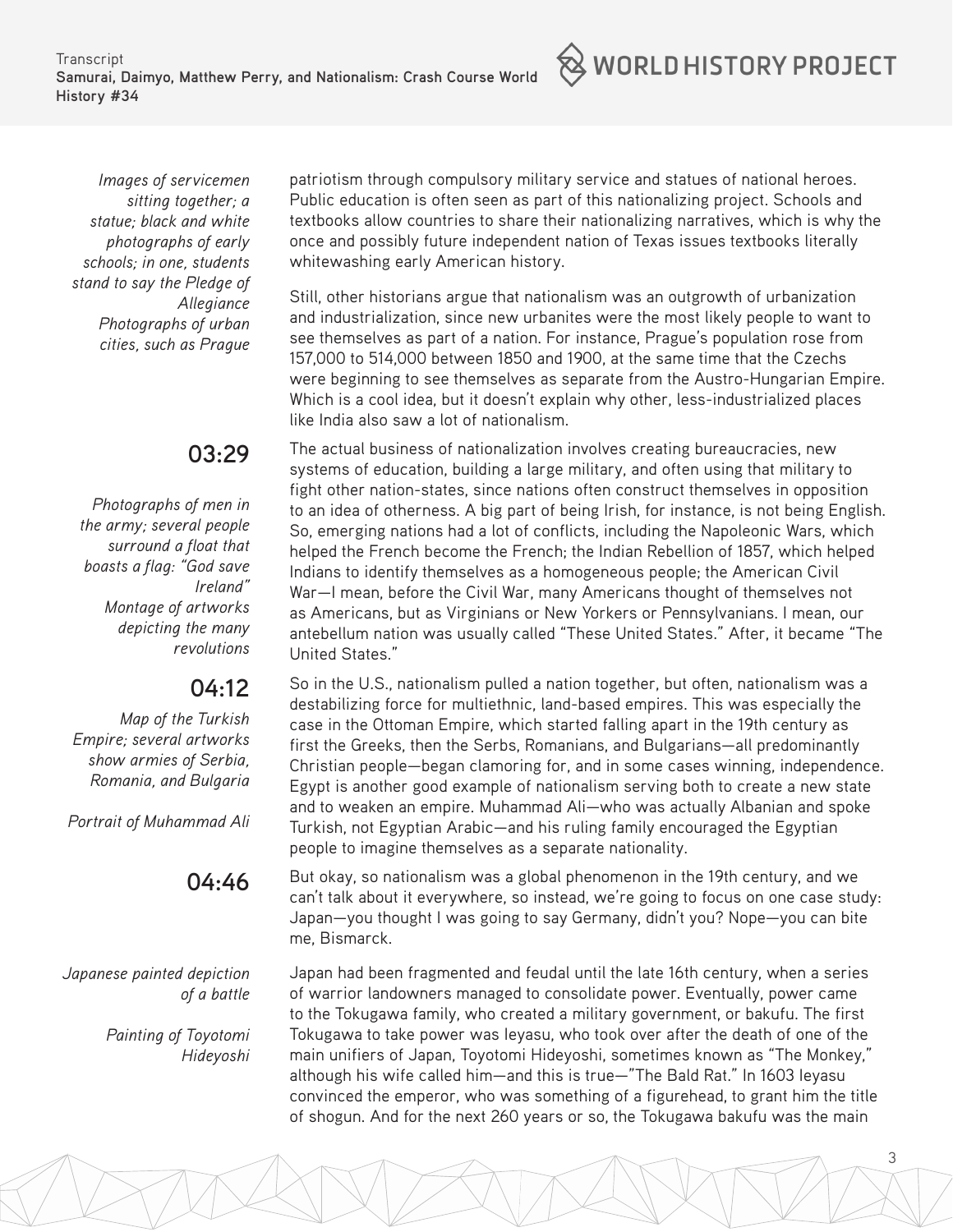

#### **05:38**

*Animation: Idyllic scene of a Daimyo outside of his home; on a hillside, several samurai stand, a bag of gold falls beside the samurai (their stipend) Samurai drinking and smoking* 

*A man stands on a boat, trying to get a bag of gold over to him*

# **06:42**

*Ships fire at one another in front of a field of poppies, Japan's ship is sunk A man holding a cross gets shot as he enters Japan*

# **07:20**

*Artwork montage of Americans arriving in Japan Photograph of Daimyo and Samurai looking at a map*

government of Japan. The primary virtue of this government was not necessarily its efficiency or its forward-thinking policies, but its stability. Stability, the most underrated of governmental virtues. Let's go to the Thought Bubble.

The Tokugawa bakufu wasn't much for centralization, as power was mainly in the hands of local lords called daimyo. One odd feature of the Tokugawa era was the presence of a class of warriors who, by the 19th century, had become mostly bureaucrats. You may have heard of them: the samurai. One of the things that made this hereditary class so interesting was that each samurai was entitled to an annual salary from the daimyo called a stipend. This privilege basically paid them off and assured that they didn't become restless warriors plaguing the countryside—that is, bandits. We tend to think of samurai as noble and honorable, but urban samurai, according to Andrew Gordon's book, "A Modern History of Japan," were "a rough-and-tumble lot. "Samurai gang wars—a 'West Side Story' "in the shadows of Edo Castle—were frequent in the early 1600s." And you still say that history books are boring. As with kings and lesser nobles anywhere, the central bakufu had trouble controlling the more powerful daimyo, who were able to build up their own strength because of their control over local resources. This poor control also made it really difficult to collect taxes, so the Tokugawa were already a bit on the ropes when two foreign events rocked Japan.

First was China's humiliating defeat in the Opium Wars, after which Western nations forced China to give Europeans special trade privileges. It was a wake-up call to see the dominant power in the region so humbled, but even worse for the Tokugawa was the arrival of Matthew Perry. No, Thought Bubble, Matthew Perry yes, that one.

The Tokugawa are somewhat famous for their not-so-friendly policy toward foreigners, especially Western Christian ones, for whom the penalty for stepping foot on Japanese soil was death. The Tokugawa saw Christianity in much the same way that the Romans had, as an unsettling threat to stability. And in the case of Matthew Perry, they had reason to be worried. Thanks, Thought Bubble.

So the American naval commodore arrived in Japan in 1853 with a flotilla of ships and a determination to open Japan's markets. Just the threat of American steampowered warships was enough to convince the bakufu to sign some humiliating trade treaties that weren't unlike the ones that China had signed after losing the Opium Wars. And this only further motivated the daimyo and samurai, who were ready to give the Tokugawa the boot. Within a few years, they would.

**07:42** So what does this have to do with nationalism? Well, plenty—first off, even though the Americans and the Japanese didn't go to war—yet—the perceived threat provided an impetus for Japan to start thinking about itself differently. It also resulted in the Japanese being convinced that if they wanted to maintain their independence, they would have to reconstitute their country as a modern nation-state. This looks a lot like what was happening in Egypt or even Germany, with external pressures leading to calls for greater national consolidation. So the Tokugawa didn't give up without a fight, but the civil war between the stronger daimyo and the bakufu eventually led to the end of the shogunate. And in 1868 the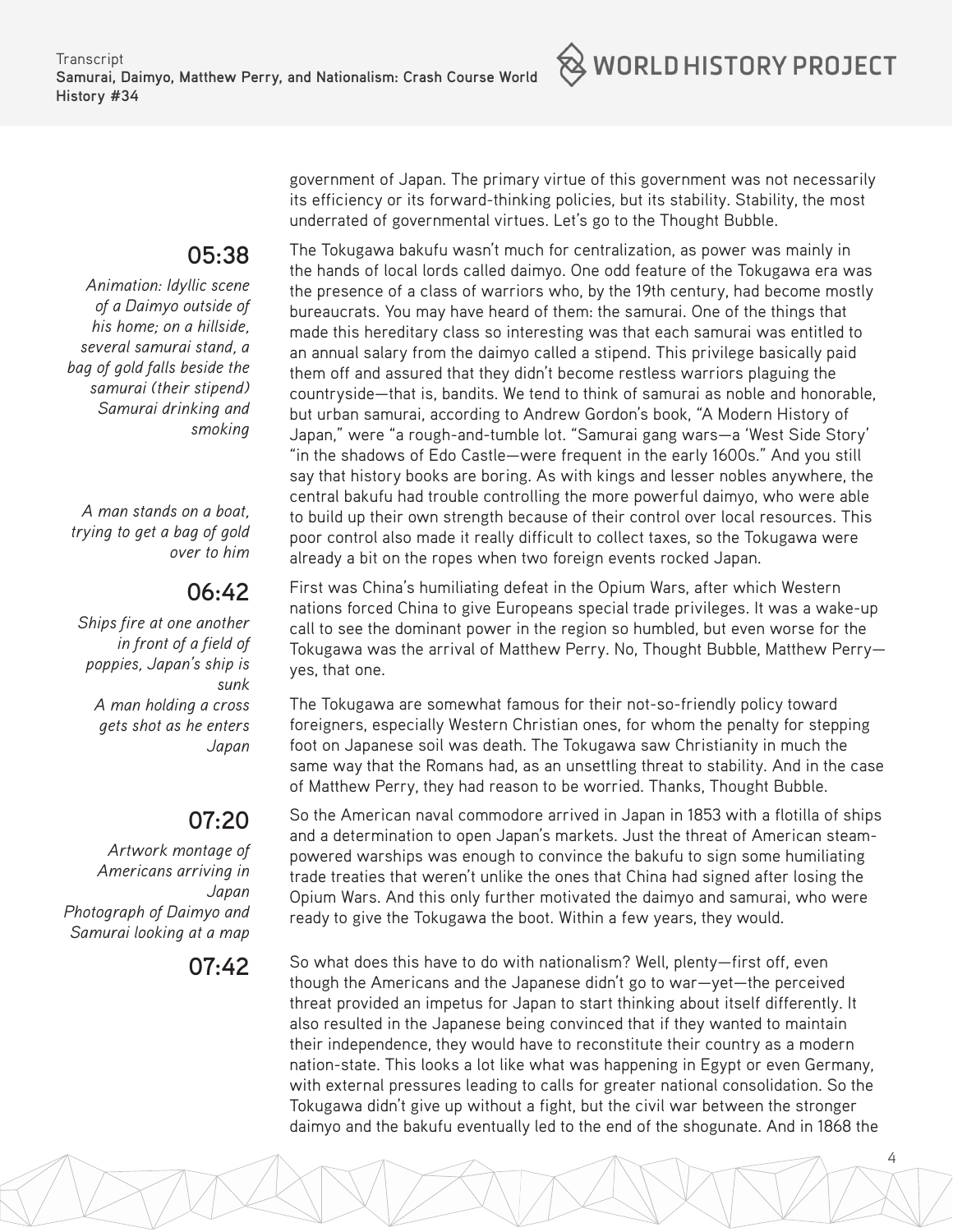**Transcript Samurai, Daimyo, Matthew Perry, and Nationalism: Crash Course World History #34**



*Drawings of the cabinet and the Diet*

# **08:53**

*a photo of the Japanese army*

*Harp music plays; John Green moves into the gilded chair next to the fireplace*

#### **09:36**

*Camera zooms in on John Green, who is wearing a graduation cap*

# **10:28**

*Early photographs of telegraph lines and a railroad in Japan*

rebels got the newly enthroned Emperor Meiji to abolish the bakufu and proclaim a restoration of the imperial throne. Now the emperor didn't have much real power, but he became a symbolic figure, a representative of a mythical past around whom modernizers could build a sense of national pride. And in place of bakufu, Japan created one of the most modern nation-states in the world. After some trial and error, the Meiji leaders created a European-style cabinet system of government with a prime minister, and in 1889, promulgated a constitution that even contained a deliberative assembly, the Diet, although the cabinet ministers weren't responsible to it. Samurai were incorporated into this system as bureaucrats, and their stipends were gradually taken away. And soon the Japanese government developed into, like, something of a meritocracy.

Japan also created a new conscript army. Beginning in 1873, all Japanese men were required to spend three years in the military. The program was initially very unpopular—there were more than a dozen riots in 1873 and 1874, in which crowds attacked military registration centers. But eventually, serving in the army created a patriotic spirit and a loyalty to the Japanese emperor. The Meiji leaders also instituted compulsory education in 1872, requiring both boys and girls to attend four years of elementary school. Oh, it's time for the Open Letter?

An Open Letter to Public Education. But first, let's see what's in the secret compartment today. Oh, it's a graduation hat. Thanks, Meredith the intern, for letting me borrow your graduation hat. Dear Public Education, When you were introduced in Japan, you were very unpopular, because you were funded by a new property tax. In fact, you were so unpopular that at least 2,000 schools were destroyed by rioters, primarily through arson. Stan, it doesn't look good when you bring it in close like that. I look like a 90-year-old swimmer. And even though public education has proved extremely successful, lots of people still complain about having to pay taxes for it, so let me explain something. Public education does not exist for the benefit of students or for the benefit of their parents. It exists for the benefit of the social order. We have discovered as a species that it is useful to have an educated population. You do not need to be a student or have a child who is a student to benefit from public education. Every second of every day of your life, you benefit from public education. So let me explain why I like to pay taxes for schools, even though I don't personally have a kid in school. It's because I don't like living in a country with a bunch of stupid people. Best wishes, John Green.

In Japan, nationalism meant modernization, largely inspired by, and in competition with, the West. So the Meiji government established a functioning tax system, they built public infrastructure like harbors and telegraph lines, invested heavily in railroads, and created a uniform national currency. But the dark side of nationalism began to appear early on. In 1869 the Meiji rulers expanded Japan's borders to include the island of Hokkaido; and in 1879 they acquired Okinawa after forcing its king to abdicate. In 1874 Japan even invaded Taiwan with an eye toward colonizing it, although they weren't successful.

5